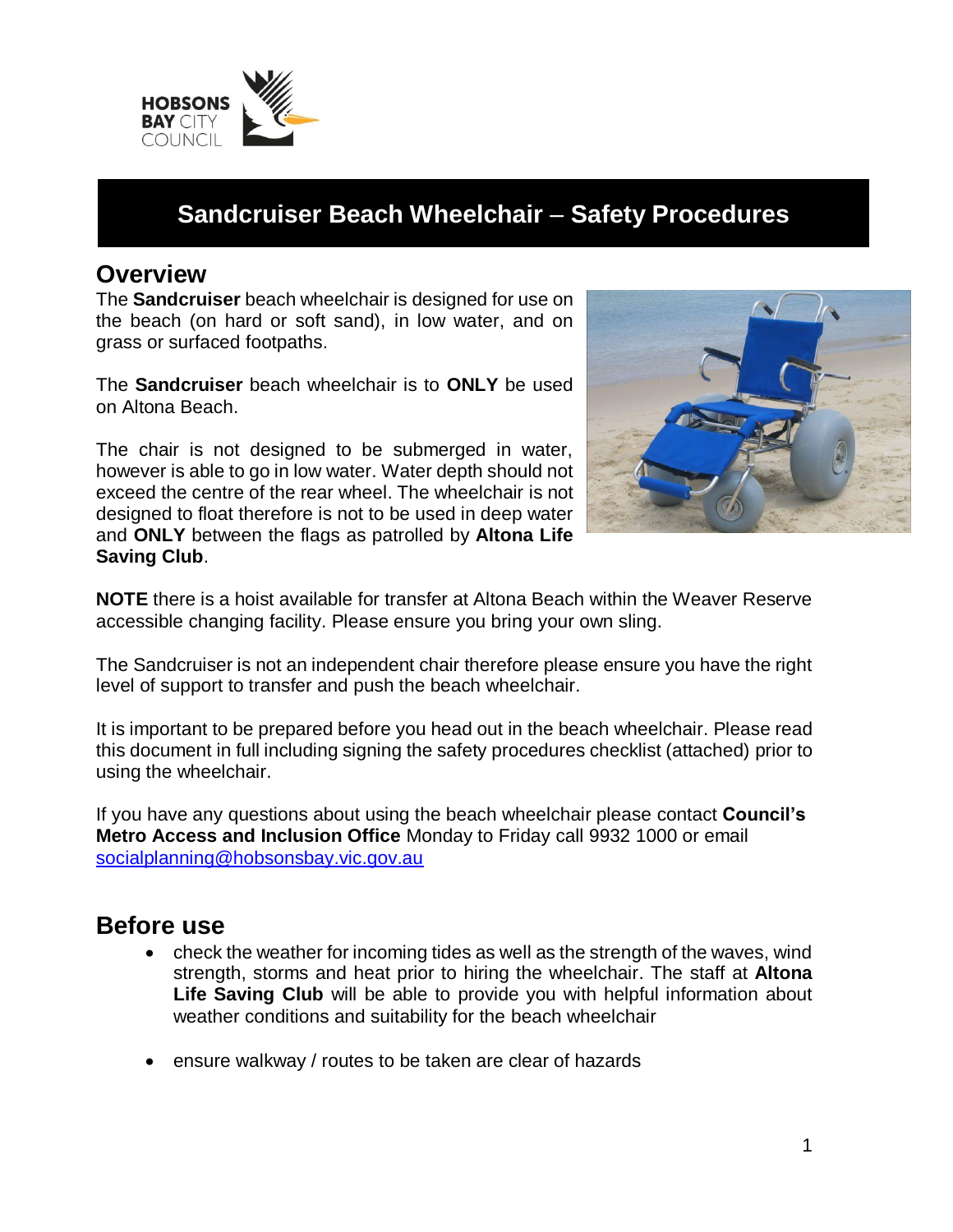- visually inspect seating, tyres and moving parts for possible damage
- ensure the foot rest is lowered and the parking break is activated prior to a person being seated
- if possible, get another person to hold the handles of the wheelchair so that it will not move when a person is being seated. If this is not possible then stand behind the chair and hold the handles yourself
- if you are not experienced at lifting, it may be useful to approach a local rehabilitation center, hospital or physiotherapist regarding training for transferring and lifting
- please ensure you have the right level of support to transfer and push the beach wheelchair

## **During use**

- the wheelchair has been designed to be used on dry sand and wet sand at the water's edge
- the wheelchair is stable in low water levels up to the centre of the rear wheels, in still water conditions
- the wheelchair is **NOT** to be used in deep water
- do not exceed maximum recommended loading of 120kg
- do not leave a person unattended when in the wheelchair
- when parking find a level surface and ensure the parking brake is securely locked down
- gradients steeper than a standard ramp rise are not recommended unless two people are assisting with pushing the chair
- in dry soft sand it is often easier to pull the chair backwards rather than to push it forwards. Two people are recommended to pull the chair backwards through the sand or up a slope
- ensure heavy items are not placed on back of wheelchair or the handles
- always keep the passenger informed about what you are intending to do (turning, entering water, crossing road)
- the wheelchair must not be propelled by towing behind a motor vehicle, kite or other means, other than being pushed by an assistant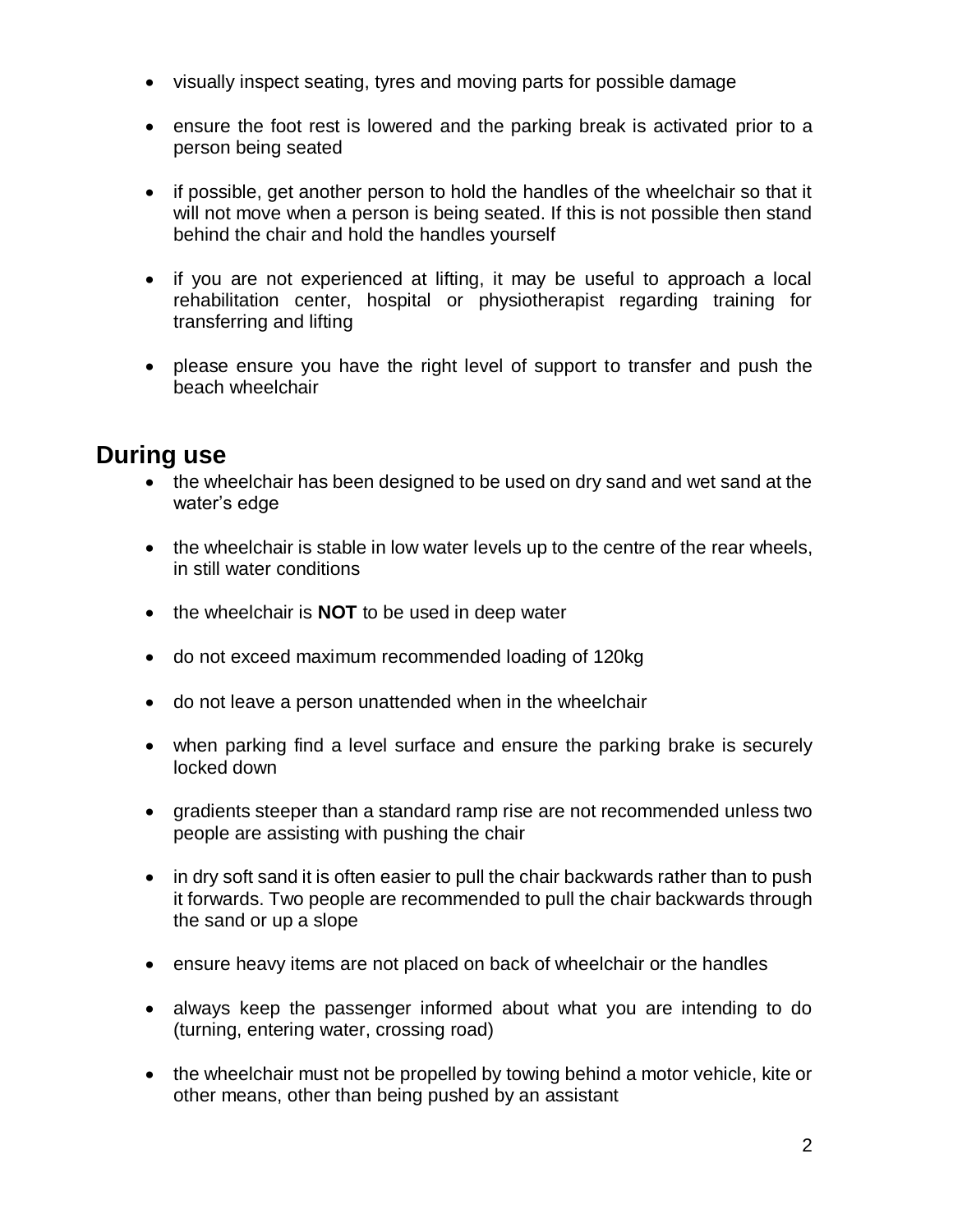- the wheelchair is not designed for self-propelling (independent use) and must be supervised and pushed by a responsible assistant
- the chair has balloon tyres which do have a tendency to float, depending on weight being carried, however will become unstable once the chair and the passenger become buoyant. Given this the water depth should not exceed the centre of the rear wheel. At all times in the water an assistant must be present to push the wheelchair and to ensure its stability in the water
- when in low water, the use of the safety belt is recommended, depending on the passengers understanding of their capacity to move around freely. If a passenger experiences unsteadiness (such as with epilepsy), the seat belt should be used
- always use the safety belt when using the chair on dry land, including soft and hard sand. If a passenger experiences unsteadiness (such as epilepsy), the seat belt should be used at all times
- the wheelchair is not to be removed from the designated Altona beach area

### **After use**

- ensure seat and foot rests are in the correct position and wheel brakes applied prior to a person exiting the wheelchair
- where possible the hirer should use a shower or hose to clean down the chair before returning to **Altona Life Saving Club**
- any safety, mechanical or accessibility concerns with the use of the Beach wheelchair should be reported immediately to **Altona Life Saving Club**

We welcome your feedback on your experience and use. Please provide feedback directly to the staff at the **Altona Life Saving Club** or contact Council's **Metro Access and Inclusion Officer** on 9932 1000 or email socialplanning@hobsonsbay.vic.gov.au.

For further details about Accessible and Inclusive beaches visit www.hobsonsbay.vic.gov.au for information and resources available.

Find more about the Sandcruiser wheelchair visit: www.beachwheelsaustralia.com